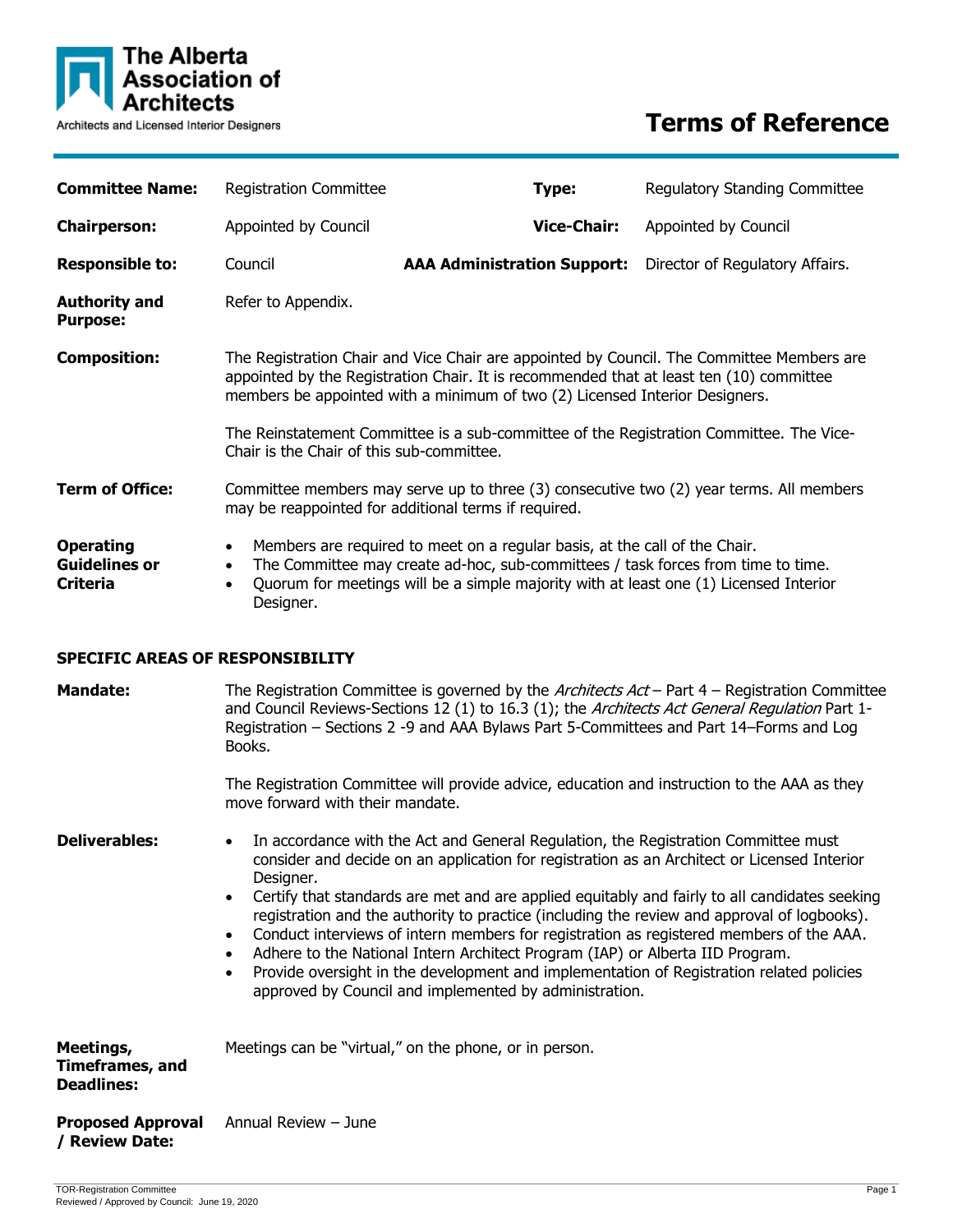

# **APPENDIX A**

# **The Architects Act – Revised Statutes of Alberta 2000 Chapter A-44 Current as of April 30, 2015**

## **PART 4 – REGISTRATION OF MEMBERS - REGISTRATION COMMITTEE AND COUNCIL REVIEWS**

## **Registration Committee**

- 12 (1) The Council shall, by bylaw, establish a Registration Committee consisting of those registered architects and licensed interior designers appointed by the Council as members of the Registration Committee.
	- (2) The Registration Committee shall, in accordance with this Part, the regulations and the bylaws, consider applications for the registration of applicants as registered architects or licensed interior designers, and may approve or refuse to approve the registration or defer the approval of registration until it is satisfied that the applicant has obtained further experience as required by the Registration Committee.
	- (3) On approving, refusing or deferring the registration of a registered architect or licensed interior designer under this Part, the Registration Committee shall cause a written notice of the approval, refusal or deferral to be sent to the applicant, and in the case of an approval shall cause a notice of the approval to be published to registered architects or licensed interior designers in the manner prescribed in the bylaws.
	- (4) A registered architect or licensed interior designer may, within 15 days after publication of a notice of approval under subsection (3), request the Council to review the application and approval by serving on the Registrar a written request for review by the Council setting out the reasons why, in the architect's or interior designer's opinion, the registration of the applicant concerned should be reviewed.
	- (5) A request for review under subsection (4) acts as a stay of the approval of registration by the Registration Committee.
	- (6) An applicant whose application for registration in accordance with this Part has been refused may, within 30 days after receiving a notice of refusal and the reasons for the refusal, request the Council to review the refusal by serving on the Registrar a written request for review by the Council setting out the reasons why, in the applicant's opinion, the applicant's registration as a registered architect or licensed interior designer should be approved.

# **Review by Council**

- 13 (1) The Council shall, after receipt of a request for review under section 12(4) or (6), review the request so received.
	- (2) A person who requests a review pursuant to section 12(4) and the applicant for registration or, on a request under section 12(6), the applicant alone
		- (a) shall be notified in writing by the Council of the date, place and time that it will consider the matter requested to be reviewed, and
		- (b) is entitled to appear with counsel and make representations to the Council when it considers the matter under review.
	- (3) A member of the Registration Committee who is also a member of the Council may participate at a review by the Council under this section but shall not vote in a decision of the Council at a review under this section.

### **Registered Architects, Visiting Project Architects and Architects Corporations**

# **Registration as registered architect**

- 14 (1) The Registration Committee or, on review, the Council shall approve for registration as a registered architect an individual who has applied under this Act and is eligible in accordance with this Act and the regulations to be registered as a registered architect.
	- (2) An individual becomes entitled to be registered as a registered architect when the Registration Committee or the Council, as the case may be, approves the individual's registration.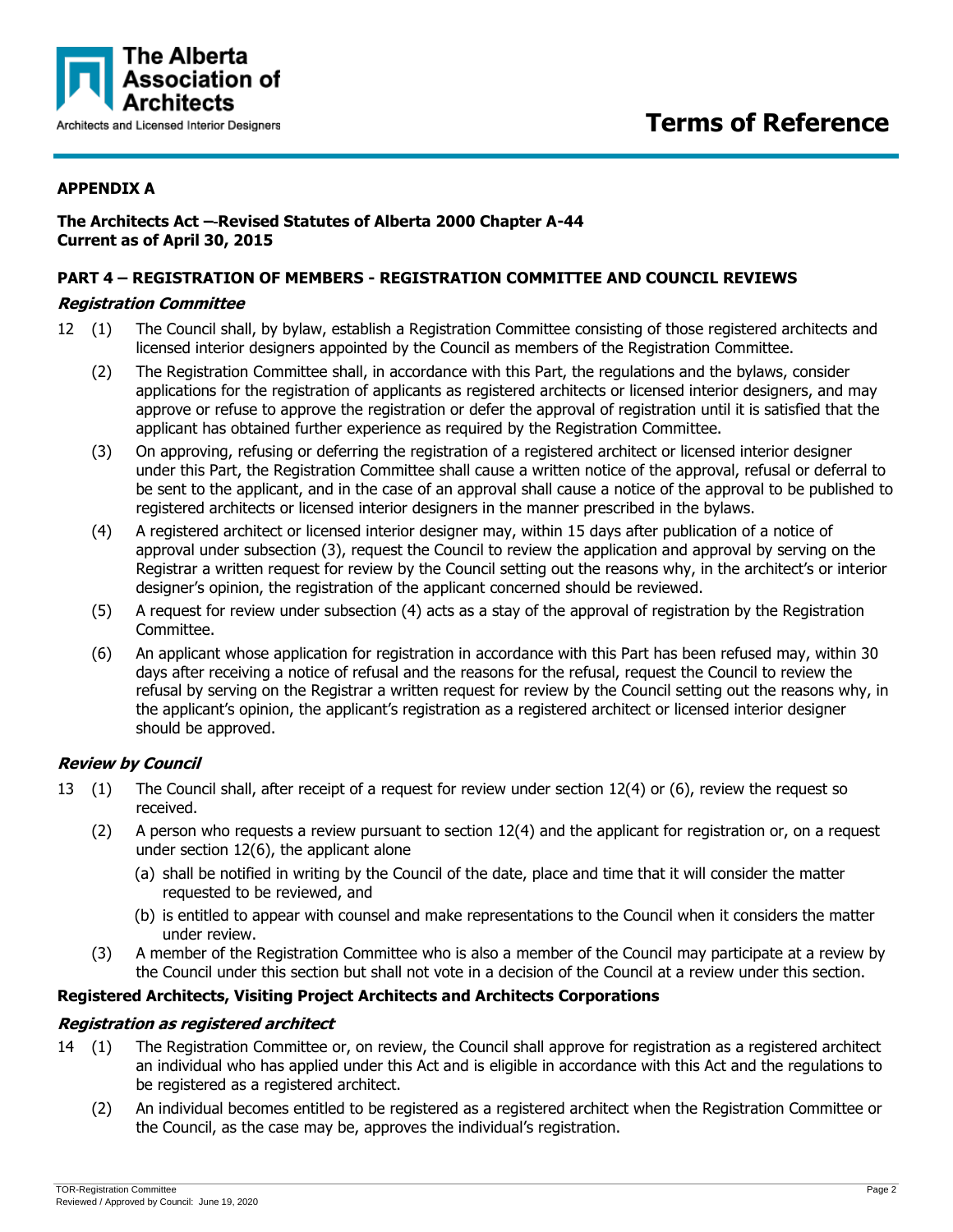

# **Registration as visiting project architect**

- 15 (1) The Council may approve the registration of an individual who has applied under this Part and is eligible in accordance with this Act and the regulations to be registered as a visiting project architect for the purpose of a project approved by the Council.
	- (2) The Council may, for the purposes of this section, approve:
		- (a) a project described in an application for registration under this section, and
		- (b) subject to the regulations, the proposed relationship between the applicant for registration as a visiting project architect and a registered architect who will collaborate on the project approved under clause (a).
	- (3) An individual becomes entitled to be registered as a visiting project architect when the Council approves the individual's registration.

## **Registration of architect's corporation**

- 16 (1) The Council may approve the registration of a corporation registered, incorporated or continued under the Business Corporations Act that has applied under this Part and is eligible in accordance with this Act and the regulations to be registered as an architect's corporation.
	- (2) A corporation becomes entitled to be registered as an architect's corporation when the Council approves its registration.

## **Licensed Interior Designers, Visiting Project Interior Designers and Interior Design Corporations**

### **Registration as licensed interior designer**

- 16.1 (1) The Registration Committee or, on review, the Council shall approve for registration as a licensed interior designer an individual who has applied under this Act and is eligible in accordance with this Act and the regulations to be registered as a licensed interior designer.
	- (2) An individual becomes entitled to be registered as a licensed interior designer when the Registration Committee or the Council, as the case may be, approves the individual's registration.

### **Registration as visiting project interior designer**

- 16.2 (1) The Council may approve the registration of an individual who has applied under this Part and is eligible in accordance with this Act and the regulations to be registered as a visiting project interior designer for the purpose of an interior design project approved by the Council.
	- (2) The Council may, for the purposes of this section, approve:
		- (a) an interior design project described in an application for registration under this section, and
		- (b) subject to the regulations, the proposed relationship between the applicant for registration as a visiting project interior designer and a licensed interior designer who will collaborate on the interior design project approved under clause (a).
	- (3) An individual becomes entitled to be registered as a visiting project interior designer when the Council approves the individual's registration.

# **Registration of interior design corporation**

- 16.3 (1) The Council may approve the registration of a corporation registered, incorporated or continued under the Business Corporations Act that has applied under this Part and is eligible in accordance with this Act and the regulations to be registered as an interior design corporation.
	- (2) A corporation becomes entitled to be registered as an interior design corporation when the Council approves its registration.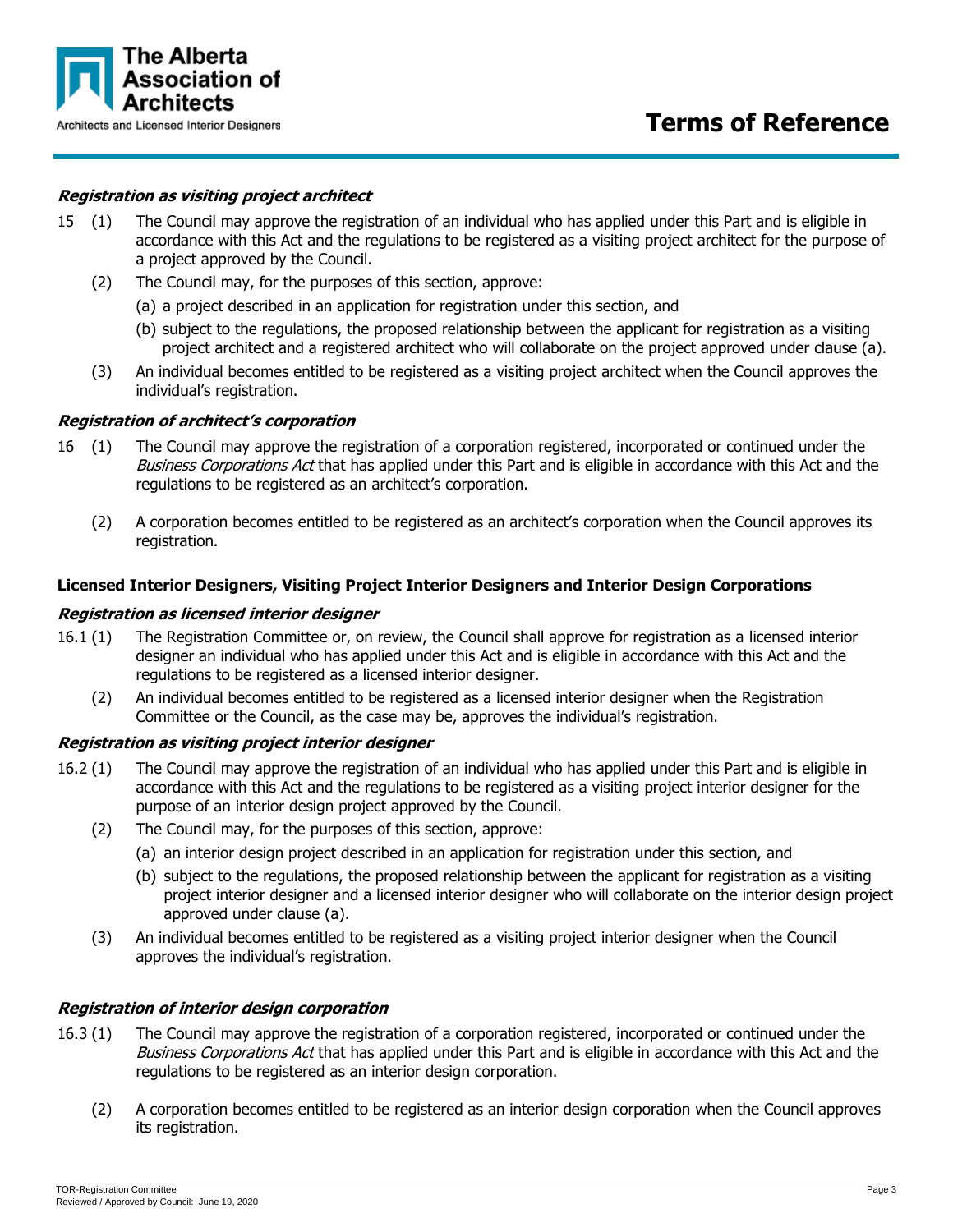

# **ARCHITECTS ACT GENERAL REGULATION Alberta Regulation 200/2009 With amendments up to and including Alberta Regulation 147/2018 Current as of July 10, 2018**

# **PART 1 – REGISTRATION**

### **Registration form**

2 An application for registration under the Act must be made on a form approved by the Council.

## **Registration Committee – Chair, Vice-Chair**

3 The Council must designate a member of the Registration Committee as chair and may designate one or more members as vice-chairs.

## **Quorum**

- 4 (1) Subject to subsection (2), a quorum of the Registration Committee is 2 of its members.
	- (2) When the Registration Committee is considering an application for registration as a licensed interior designer, a quorum is 2 members of the Registration Committee, one of whom must be a licensed interior designer.

## **Power and duties**

- 5 (1) In accordance with the Act and this Regulation, the Registration Committee must consider and decide on an application for registration as a registered architect or licensed interior designer.
	- (2) The Registration Committee must perform any other functions assigned to it by the Council.

# **Registered Architects and Licensed Interior Designers**

### **Eligibility for registration as registered architect**

- 6 (1) An applicant for registration as a registered architect who meets the requirements of subsection (2) is eligible for registration as a registered architect if the applicant provides proof satisfactory to the Registration Committee that the applicant:
	- (a) is of good character, and
	- (b) is at least 18 years old.
	- (2) An applicant meets the academic and training requirements necessary for registration as a registered architect if:
		- (a) the applicant:
			- (i) has a university degree acceptable to the Council or has completed a substantially equivalent postsecondary program acceptable to the Council,
			- (ii) has completed at least 2 years of practical training in the practice of architecture acceptable to the Registration Committee, and
			- (iii) has completed the examinations approved by the Council, or
		- (b) the applicant is registered as an architect in a jurisdiction recognized by the Council.

### **Eligibility for registration as licensed interior designer**

7 (1) An applicant for registration as a licensed interior designer who meets the requirements of subsection (2) is eligible for registration as a licensed interior designer if the applicant provides

proof satisfactory to the Registration Committee that the applicant:

- (a) is of good character, and
- (b) is at least 18 years old.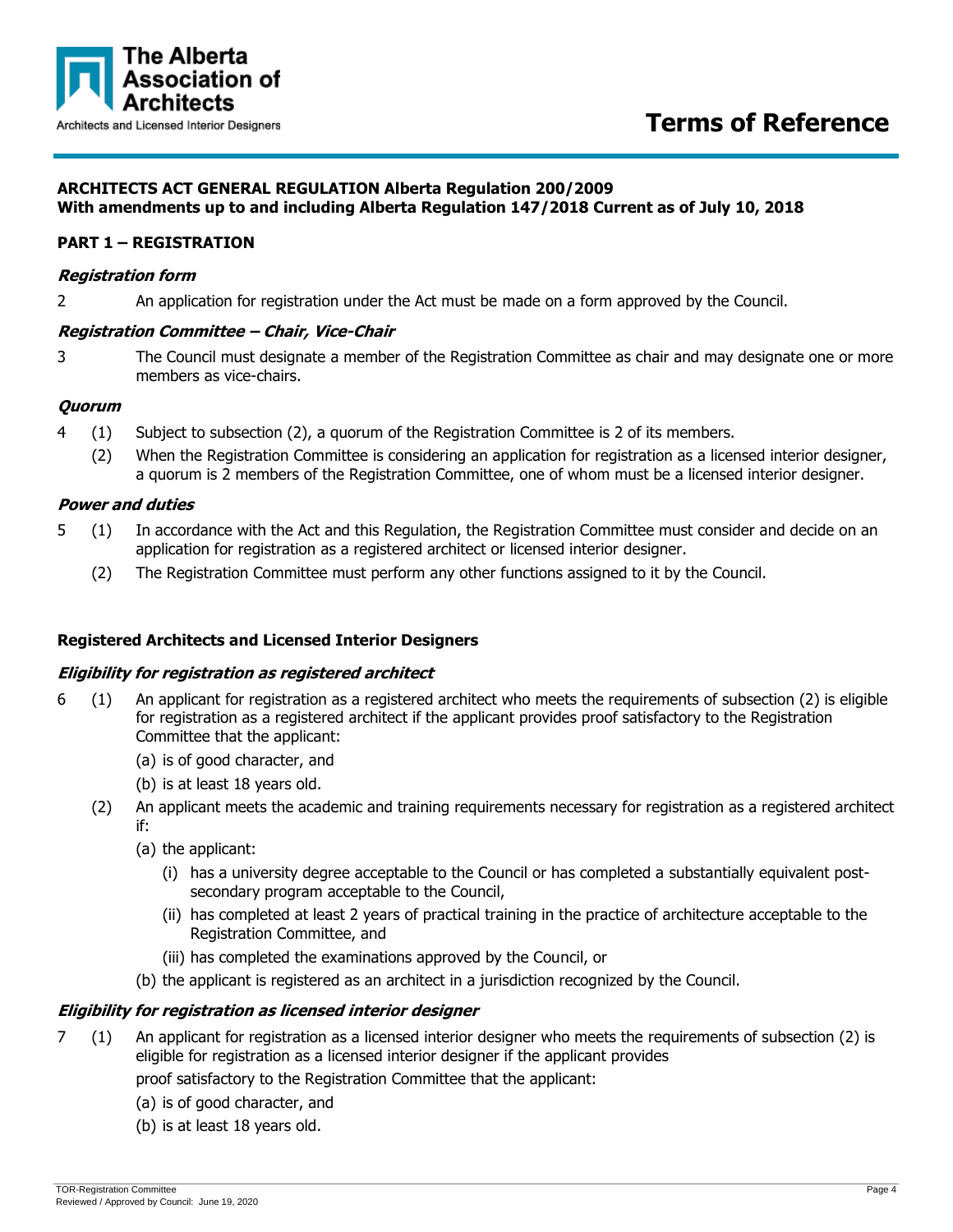

- (2) An applicant meets the academic and training requirements necessary for registration as a licensed interior designer if:
	- (a) the applicant:
		- (i) has a degree in interior design acceptable to the Council or has completed a substantially equivalent post-secondary program acceptable to the Council,
		- (ii) has completed at least 2 years of practical training in the practice of interior design acceptable to the Registration Committee, and
		- (iii) has completed the examinations approved by the Council, or
	- (b) the applicant is registered as a licensed interior designer or the equivalent, as recognized by the Council, in a jurisdiction recognized by the Council.

# **Training credit**

8 An applicant for registration as a registered architect or licensed interior designer who, before graduation or completion of education satisfactory to the Council, had practical training in some or all of the practical experience requirements of the Intern Architect Program or the Intern Licensed Interior Designer Program, or a substantially equivalent program recognized by the Registration Committee, may apply to the Registration Committee for all or part of that training to be considered as a credit toward all or part of the period of practical training required under section 6 (2)(a)(ii) or 7 (2)(a)(ii).

## **Exemption**

- 9 The Registration Committee may, where it is of the opinion that an applicant's qualifications, knowledge and experience so merit, grant an exemption from all or part of the registration requirements set out in:
	- (a) section 6 (2) to an applicant for registration as a registered architect, or
	- (b) section 7 (2) to an applicant for registration as a licensed interior designer.

### **ARCHITECTS ACT 2000**

# **Amendments approved by Members May 9, 2017 Further amendments approved by Members April 20, 2020**

# **PART 5 – COMMITTEES**

### **Standing Committees**

- 5.1 (1) The standing committees of the Association are the Registration Committee, the Practice review board, the Complaint Review Committee, and the Joint Board. Except as otherwise specifically provided in this Part, nothing in this Part applies to the standing committees.
	- (2) In accordance with section 12 of the Act, the Registration Committee is hereby established;
	- (3) For the purpose of section 12(3) of the Act, notice by the Registration Committee of its approval of the registration of an individual as a registered architect or licensed interior designer shall be made available to the membership through such printed or electronic communication as determined by the Council.

# **PART 14 – FORMS AND LOGBOOKS**

### **Forms**

14 (1) The Council shall prescribe the forms for use under the Act, General Regulation and bylaws.